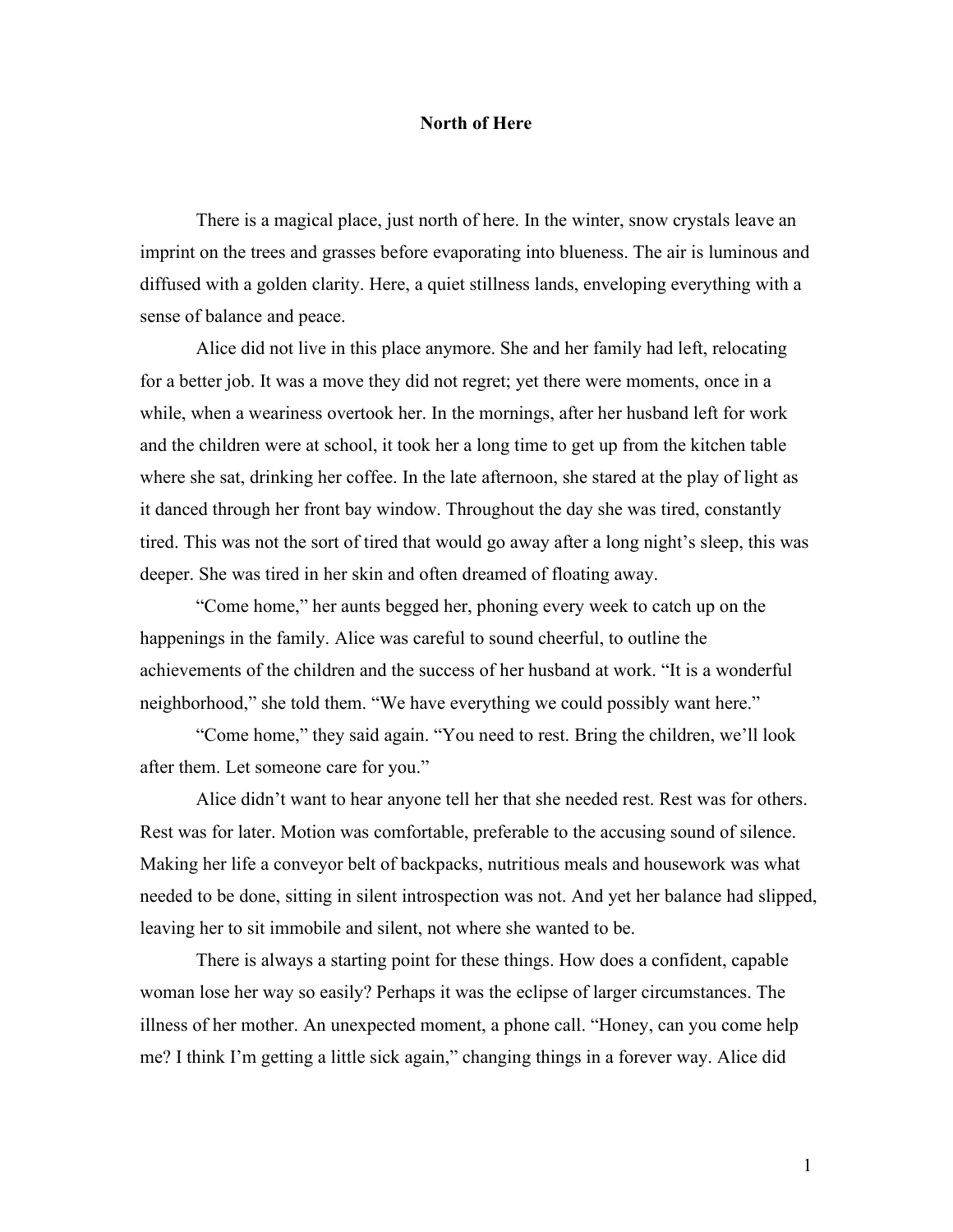not know—how could she, her mother Jenny had never told anyone—about the invading disease. And then came the time her mother never went home again.

She tried to talk to her father about it. "Dad, I have to tell you something. I spoke with the doctors today, and…" Alice tried to take a deep breath. She did not want to do this, she did not want to be the one responsible for this, yet here she was with no real choice in the matter at all. "Dad, they don't think Mom is going to make it." Alice started to cry, unable to hold herself back.

After a moment she looked up at her father. He was immobile, standing in front of her, eyes filled with uncertainty. "Dad, do you know what I'm trying to say? They told me that mom is going to die."

She tried to give her father a hug, whether for her reassurance or his she didn't know, and she felt him absently patting her on the back. "Are you okay?" she asked him, pulling away to look at him.

"Oh yeah, sure, I'm okay, honey. Are you ready to go now?"

Alice stared at him for a moment, telling herself he was fine. Everybody processes things differently, and maybe her father needed some time alone to think about everything.

Six weeks later Jenny quietly left this world and crossed into the next.

Alice expected her father, James, to be devastated. She thought he simply would not be able to function without his wife. Instead, her father simply allowed himself to be absorbed into his own illness.

James had been diagnosed by a neurologist Alice had chosen. She found it difficult to believe that anything was wrong with her father; after all, he had always been so big, larger than life, and so capable. He was the kind of man who existed in a room long after he left.

The day of the appointment was cold. The previous week there had been a terrible ice storm and the counties were just starting to crawl out from under the frozen mess. As the doctor sat at his desk, continually pushing his round black glasses up the bridge of his nose and fiddling with the papers on his desk, Alice spent a few moments gazing out the window behind him, watching the play of light on ice.

"Lewy Body Dementia."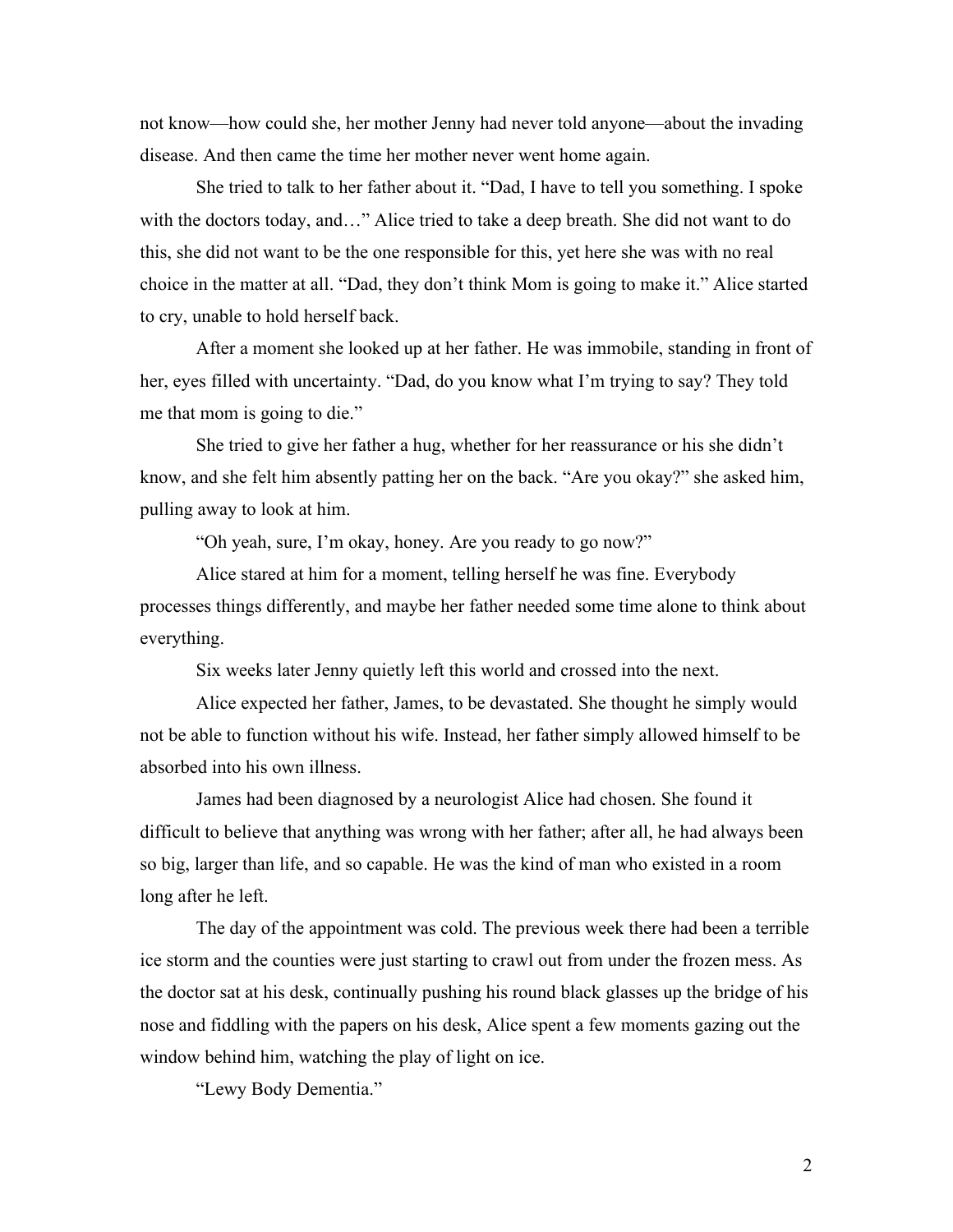The weight of the words produced a moment's pause, followed by Alice asking, "What? What is that?"

"A degenerative dementia, characterized by increasing hallucinations, tremors and bodily disturbances. It won't get better from here," the doctor answered.

"Typical, arrogant doctor," Alice told her husband later that day. "He thinks he can sit behind his desk and make these pronouncements. He didn't even run any tests or take blood or anything!"

In the months after the diagnosis, there was no noticeable change in James. He was still full of life and laughter. Once in a while he did seem a bit confused, but Alice wondered if she was projecting her own fears onto the situation, a situation she felt entirely unequipped to handle.

*He'll get better*, Alice thought. *He has to*…

Nobody gets better from Lewy Body Dementia, as Alice soon discovered. There is the task of dispensing medications, completing household chores, preparing meals and locking doors. There is the task of childproofing the house for an adult. There is weariness and tears, not in that order.

After reading all the information she could find about this disease, Alice was scared. But the only thing for her to do was continue with the job of caregiving. Really, what choice did she have?

When her husband received an offer for a better job in another state they could not refuse. It is more expensive to live north of here and the winters are very long. Being practical, they moved her father, James, with them. James would live in the same house, and Alice would take care of him.

Alice proceeded to pack two houses, hers and her father's. They purchased a new house with an in-law apartment, they enrolled the children in their new school, and they began their new life in a different state, away from the family and friends they had known for a lifetime. James moved with them and their lives moved forward.

Shortly after, during a phone conversation her aunt Dahlia told her, "They don't call you the 'sandwich generation' for nothing, you know."

"I've never heard that," Alice answered, "What does it mean?"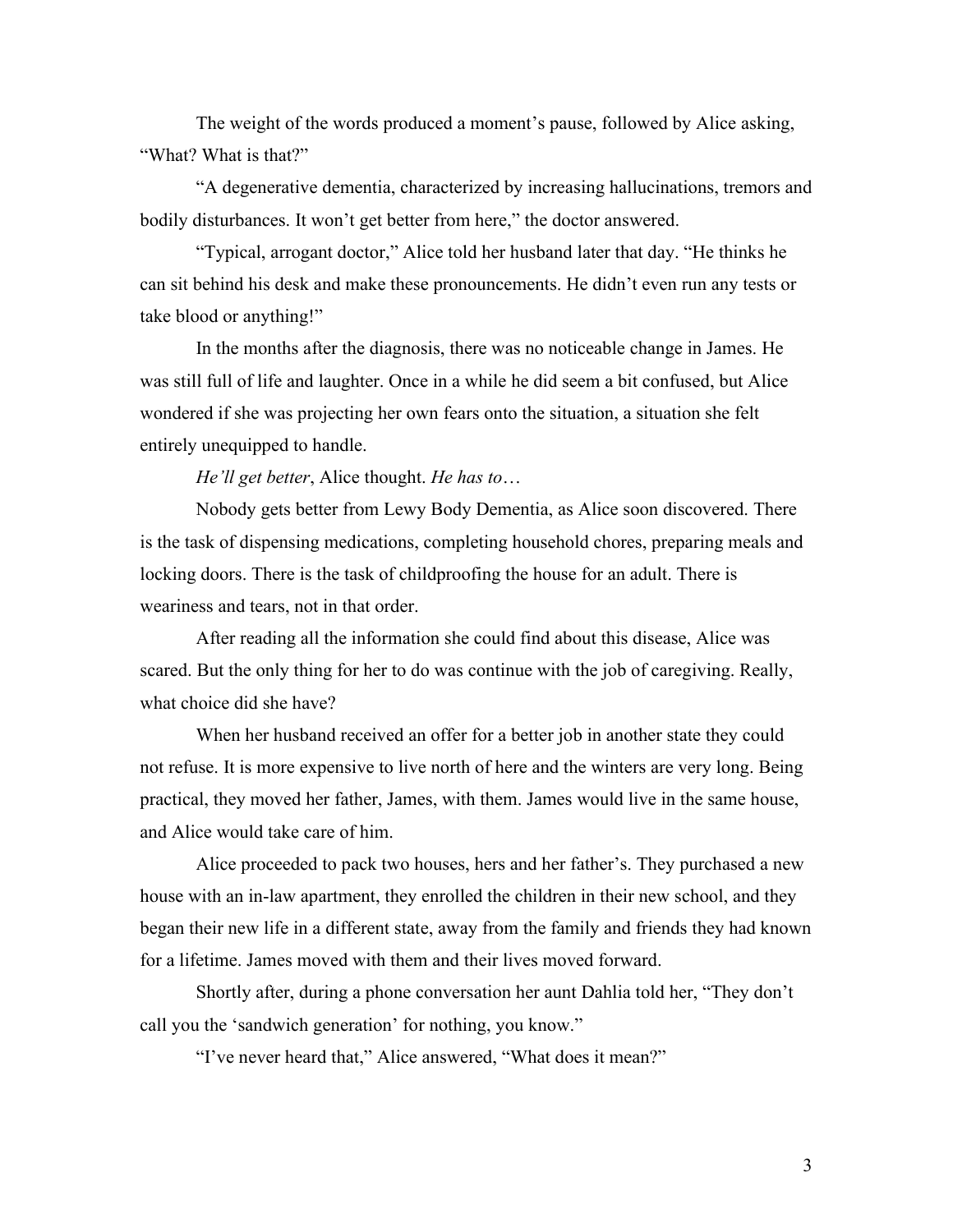"Well, you're sandwiched in between everyone. You've got children to take care of, the younger generation, that is. And you've got a parent to take care of, the older generation. You're in the middle, you're the meat of the sandwich. You're the one doing all the work, aren't you?"

"No, actually my husband Adam is amazing. I don't know how I could have done this without him." It was true. Her husband had been extremely supportive, helping her to dress, bathe and move her father when necessary. The doctor had been correct on that cold day, it was not getting any better.

"We've had to put him in diapers," Alice quietly told Dahlia. "It's just—there were so many times…"

"I know, I know. You are going to do what you have to do, honey, and none of us can tell you anything different or help you through this. You'll be fine, we support you all the way."

"I just didn't think it would be so quick," Alice whispered.

"Listen, kiddo, this is just the beginning. Have you started looking at nursing homes yet?" Dahlia asked.

"No, I don't think it's time. I mean, he still recognizes me, and while he still recognizes me and the kids, I don't want to put him somewhere that will make him worse. I've got a routine with him, I can handle him for now. I can't bear put my father away."

Dahlia's voice was gentle. "I know you can't, honey. But there will come a time when you have to do what you have to do. Like I said, we support you. You're the one doing all the work. Do what you have to do, and if that means putting your father in a home, that's okay with all of us."

But it was not okay with Alice. The days rolled by and still she could not bear the thought of placing her father in a home.

James knew that his memories were dripping away and that the world that appeared to him was not the world that others saw. On a mild Friday, the week before Thanksgiving, he took his daughter's hand. "I can't hold on much longer," he told her. "It's just getting so hard… I can't do it anymore. I love you."

It would be four long months before James actually died. In many ways, however, he was gone to his family. He no longer recognized anyone and usually did not make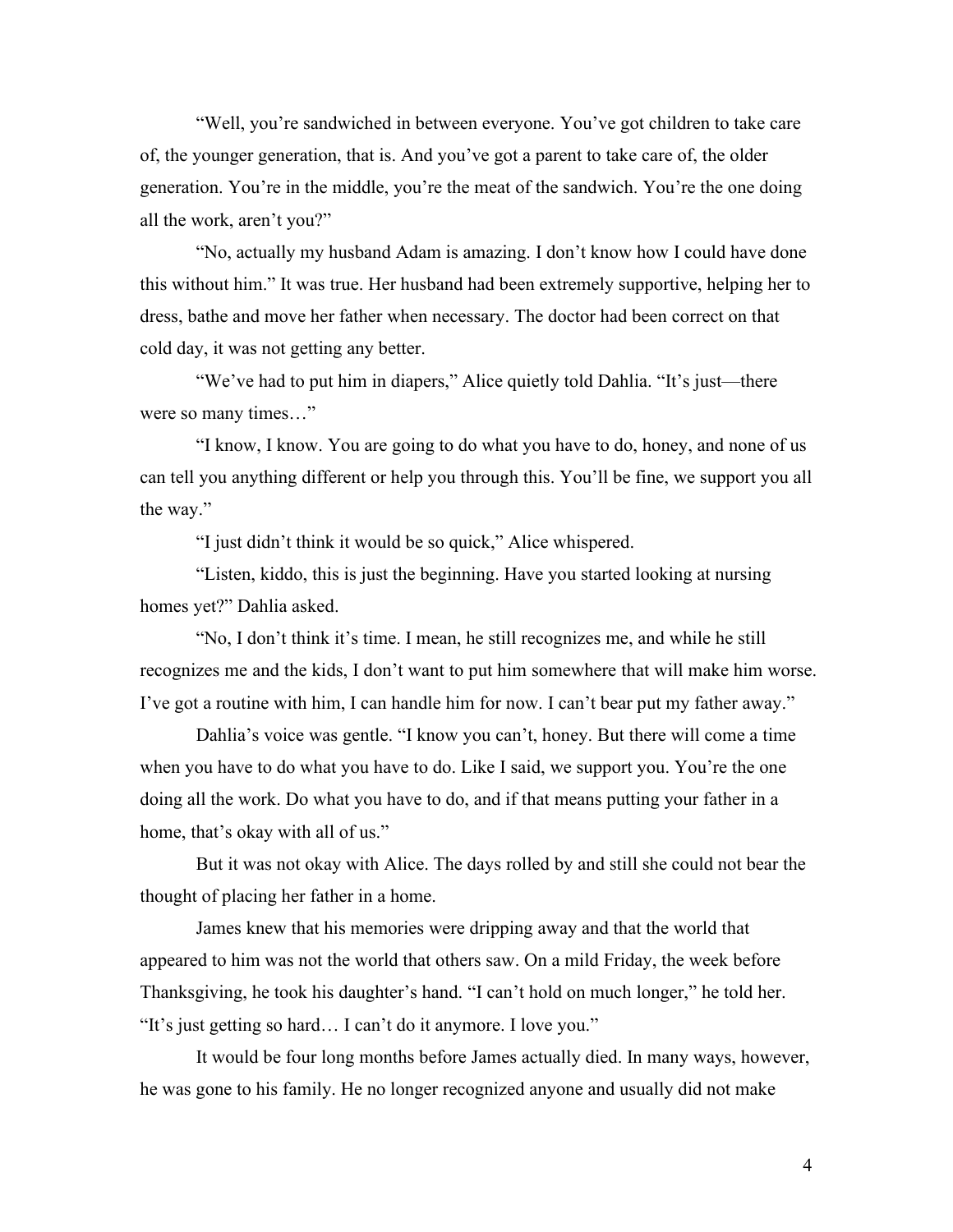sense when he did speak. He could not feed himself and sometimes could not walk. Alice, with her husband and a home health aid, tended to her father's needs.

When Alice looked at her father she could hear a shattering, a sound of thousands of tiny glass shards falling onto the concrete floor of her heart. When her children asked why grandpa was crazy all she could remember was a young man swinging his toddler daughter high in the air. "He can't help it," she told the children quietly. The youngest, Jeremy, solemnly nodded, telling her, "We know. He's got the forgetting disease."

Still, she could not bear to place him in a nursing home. Doctors, nurses and hospice helped as Alice stood by, unable to alter the outcome in any way.

In the final ten days of his life James did not eat or drink. At night, Alice slept on the couch next to his bed, not wanting her father to die alone. She held his hand as he took his final breath.

Nobody told her how guilty she would feel. Everyone said that what she and her husband did was a wonderful thing, and her aunts and uncles were so proud of them. But there was an overriding sense of guilt, a feeling that she had failed.

"I'm so sorry," she told her uncle, calling him to inform him of James' death. "I tried, you know, I really did…"

"What are you talking about? We knew this was going to happen. There's nothing you could have done about any of this," he told her.

Yet there was a strange belief within her, a sense that all her caring and love should have been able to hold back this disease, that her will alone should have been enough to save her father. She knew the efforts of her love had somehow failed her family.

"Come home," her aunts urged her. "We're all older, now, it's the way it is. Come visit, you'll feel better."

New spring leaves were beginning to appear when Alice, Adam, and the kids traveled north to visit the aunts. She took two boxes with her, boxes containing ashes and small bits of bone. Two lives, so largely lived, reduced to small rectangular boxes.

Thoughts raced through her mind while they traveled. "It will be nice to see everyone. I can't sleep, why can't I sleep? Did I leave the heat turned up? I hope they don't search my luggage."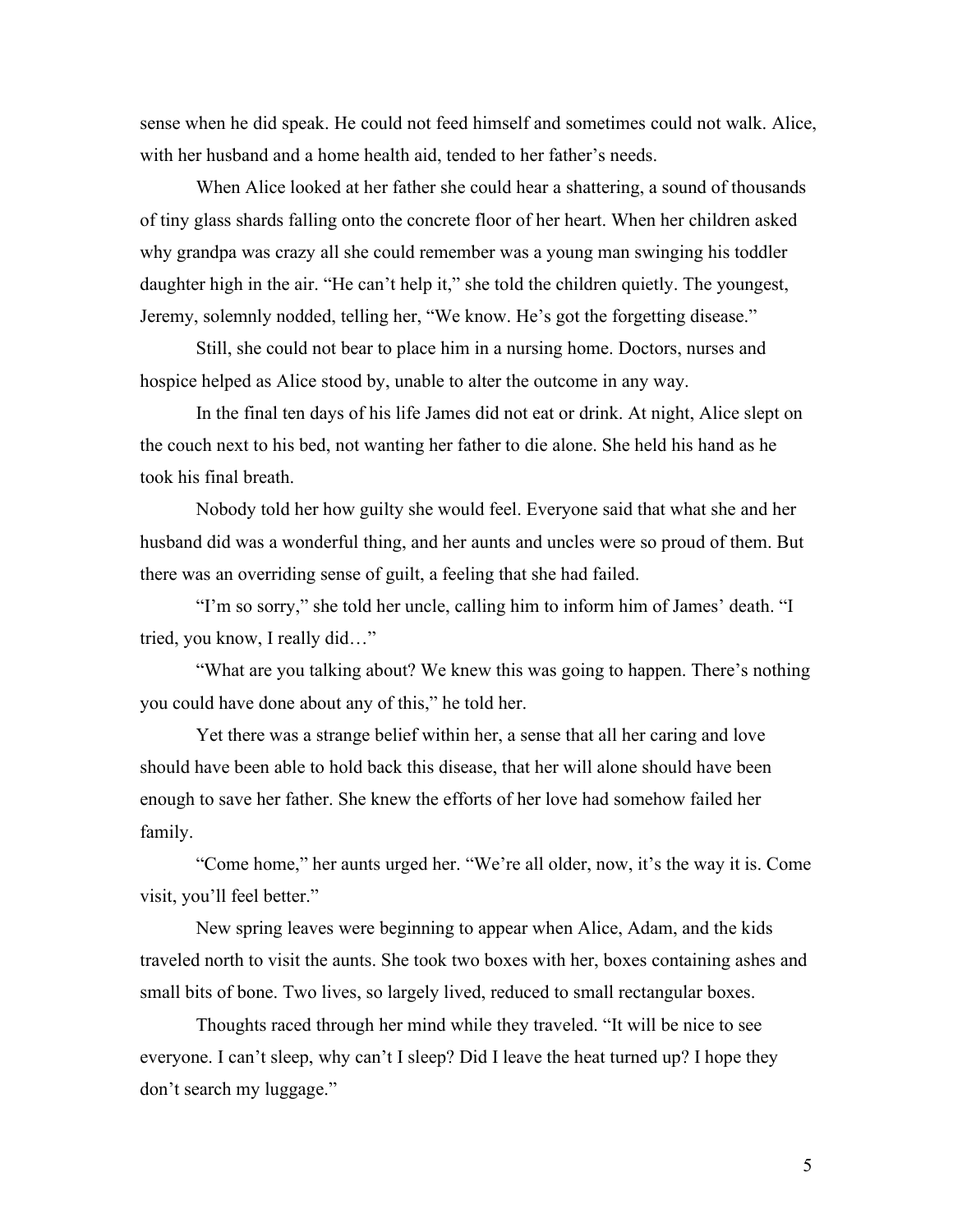There was no evidence of spring in the north. The ground was frozen, the trees bare. Through the cold, however, the approaching season was starting to emerge. There was a teasing scent in the air, a hint of the warmth to come mingled with the smell of fresh earth. *Soon*, she thought, *everything will become unfrozen*.

The aunts welcomed Alice and her family with love and food. There were hugs and tears, laughter and stories that lasted well into the late night. Later, the aunts told Alice, "You should go to the cemetery. Then you can see the headstone that has been engraved for your parents. Then you will know the spot they are in, you'll have the picture in your mind. It's important to know these things."

Alice agreed. She would visit the cemetery to see her parents' headstone before she gave the ashes over for burial.

The bright sun cut through the cold air that day Alice went to the cemetery. She braced herself before getting out of the car, uncertain what she would feel once she saw her parents' names engraved in stone. She walked slowly through the rows of markers, counting. *It's supposed to be row seven*, she thought, then abruptly stopped.

Slowly, she looked up and down all the rows she could see. The names, all those names. She read them in silence. DeGuerra, LaPorta, Kropp, DeRosa, LePine, Moffa, Guay, Levitt… these were names she knew. For as far as she could see, there were names that were familiar to her. These were families that she had grown up with, people whose stories she knew. And there, right in the midst of those names, were her parents. In an instant she saw her history as part of something else, something bigger. Her history was, in fact, rooted in a place and time. But more importantly, her history was rooted with those she loved.

Shaking her head slightly, it occurred to her that the names of the dead were also the names of the living.

Turning, she walked back to her car, climbed in, and drove back to the aunt's house. The sun continued to shine as she sat at the kitchen table with her hands wrapped around a mug of hot tea. Aunt Dahlia sat next to her, waiting.

"I'm afraid," Alice told her.

Her aunt nodded. "I know."

6